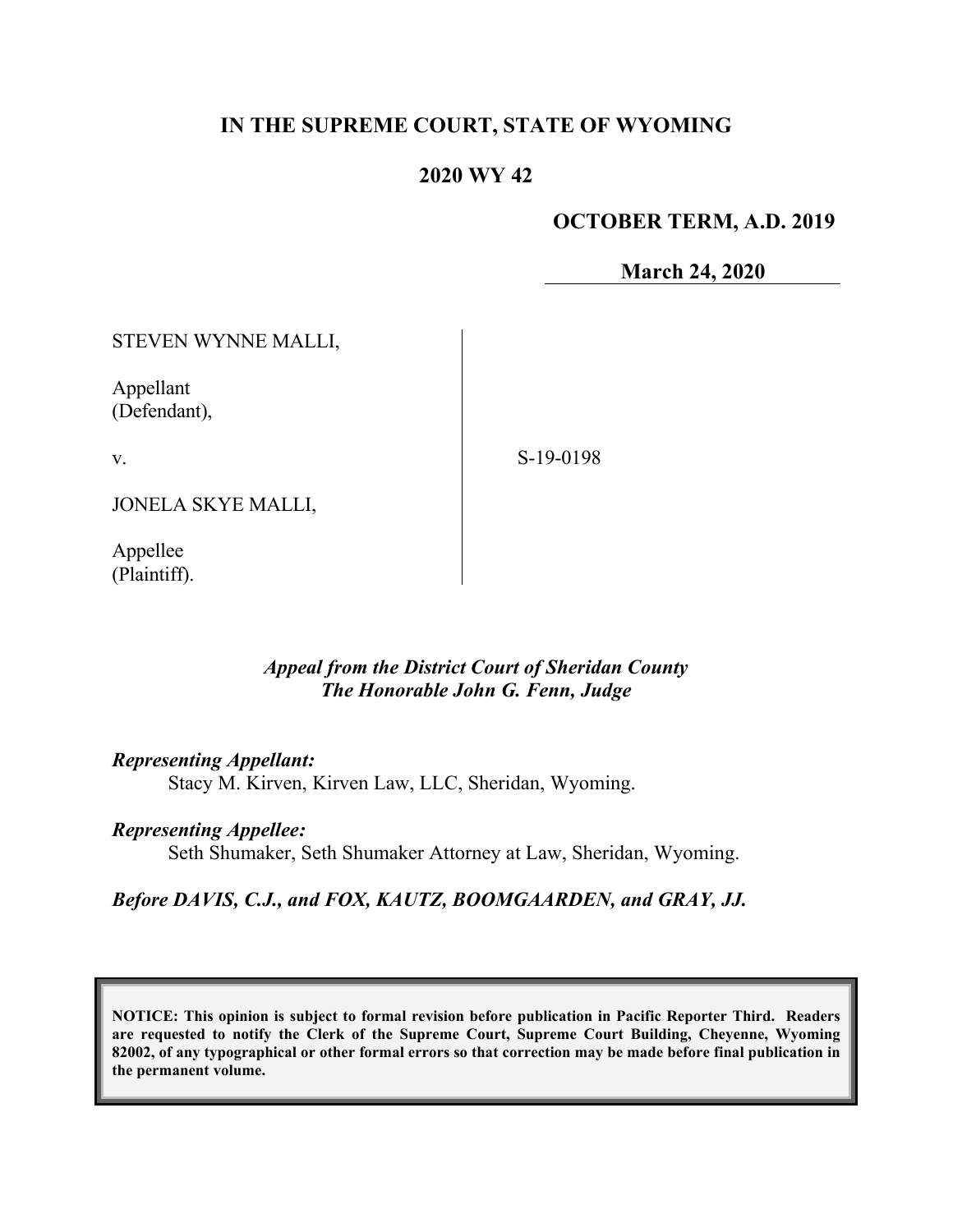#### **GRAY, Justice.**

[¶1] For the eighteen years of their marriage, Steven and Jonela Malli lived on a 160 acre parcel of land owned by Mr. Malli's parents. In 2017, Mr. Malli's parents deeded the parcel to Mr. Malli. In 2018, Mrs. Malli filed for divorce. After a bench trial, the district court entered a divorce decree in which it awarded the 160-acre parcel to Mrs. Malli and required Mr. Malli to satisfy any unpaid property taxes. The district court noted that it had considered Mrs. Malli's requests for an award of attorney's fees during the proceedings in arriving at its division of property. Mr. Malli contends the district court erred in awarding the parcel to Mrs. Malli, and he challenges the division of debt. He also claims the district court erred when it considered attorney's fees in making its property division.

[¶2] We affirm.

### *ISSUES*

[¶3] We condense and rephrase the appellant's issues as follows:

- 1. Did the district court abuse its discretion in its property division and assignment of debt?
- 2. Did the district court abuse its discretion in considering attorney's fees as a factor in its property division?

## *FACTS*

[¶4] Mr. and Mrs. Malli married on May 12, 2001. They had three children and made a living from their owner-operated trucking company and by running a small herd of cows. Mrs. Malli was the primary caregiver for the children and sporadically held various jobs outside the home. [1](#page-1-0) The parties had limited assets.

[¶5] Mr. Malli's parents owned a 160-acre parcel of land that has been in Mr. Malli's family for many years and adjoins other land owned by his parents or relatives. With permission from Mr. Malli's parents, the parties placed a manufactured home on the parcel and resided at this location throughout their marriage. In 2017, Mr. Malli's parents deeded the 160-acre parcel to Mr. Malli in his name only.

<span id="page-1-0"></span><sup>&</sup>lt;sup>1</sup> Mrs. Malli worked as a bus driver, rural mail carrier, convenience store clerk, and janitor. At the time of trial, she was employed as a substitute teacher and hoped to begin a certified nursing assistant program.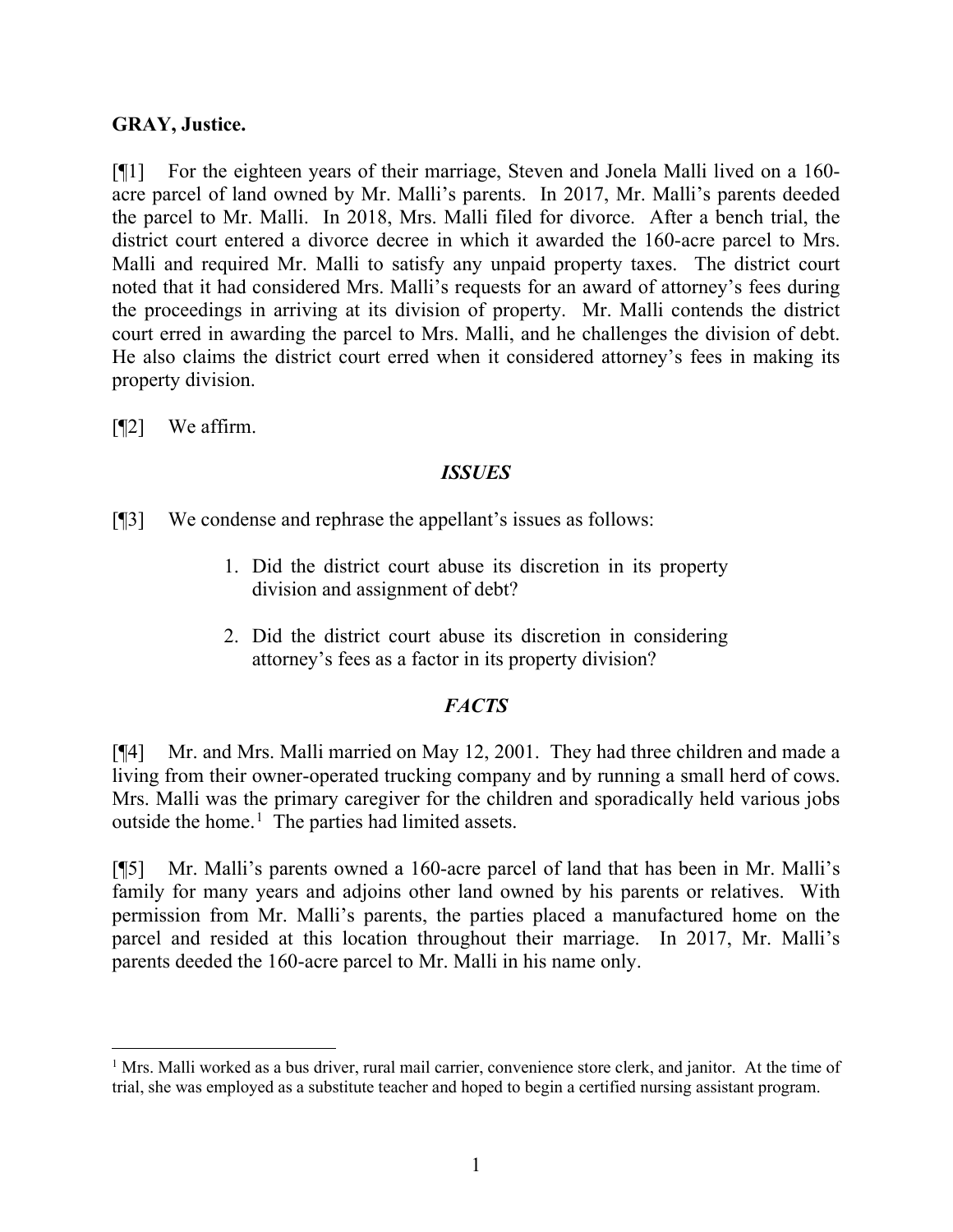[¶6] During the marriage, Mr. Malli purchased a one-quarter interest in land located in Campbell County, Wyoming, also owned by his family (Campbell County land). His interest was valued at \$91,385. Mr. Malli financed the purchase with a loan from his mother.[2](#page-2-0) Mrs. Malli owns a one-half interest in grazing land in Montana that she inherited from her family, valued at \$44,136.00. The parties owned their home situated on the 160-acre parcel, but no definitive evidence of its value was presented to the district court.<sup>[3](#page-2-1)</sup> The marital estate consisted almost entirely of the real property and the trucking and cattle operations.

[¶7] Mrs. Malli filed for divorce in 2018. Over the course of the proceedings, Mr. Malli largely failed to comply with discovery requirements. Mrs. Malli requested financial affidavits, revenue information from the businesses, income verification, and tax documents. Mr. Malli submitted a financial affidavit with an attachment entitled "Estimated Tax Report," but the income portion of the affidavit was blank, and the expenses were not supported by evidence. He refused to provide an itemization of assets that he had transferred or disposed of after the parties separated. As a result, Mrs. Malli filed three contempt of court motions asking for sanctions. Wyoming Rule of Civil Procedure 37 authorizes the court to order the disobedient party to pay reasonable expenses or attorney's fees, and while Mrs. Malli asked for these, the district court did not award attorney's fees or costs.

### **A. Bench Trial**

[¶8] The parties participated in mediation and reached an agreement as to child custody and visitation, but reserved issues of property and debt division for trial.<sup>[4](#page-2-2)</sup> The district court held a one-day bench trial on April 15, 2019.

[¶9] A significant portion of the proceedings was devoted to ascertaining the extent of the marital estate.<sup>[5](#page-2-3)</sup> Mrs. Malli testified that Mr. Malli concealed, transferred, and sold off personal and marital assets while the divorce was pending. After the parties separated, Mr. Malli removed the cows from the marital property, and Mrs. Malli could not keep track of them. She claimed Mr. Malli attempted to conceal the number of cows the parties owned by branding calves with his mother's brand. Mrs. Malli testified he blocked her from outbuildings where property was stored by locking the doors and

<span id="page-2-1"></span><span id="page-2-0"></span><sup>&</sup>lt;sup>2</sup> At the time of trial, Mr. Malli had made no payments on the \$42,450 loan.<br><sup>3</sup> Mrs. Malli estimated at trial that the home is valued at \$50,000 and subject to a mortgage of roughly \$58,888 to \$60,000.

<span id="page-2-2"></span><sup>&</sup>lt;sup>4</sup> On the morning of trial, Mr. Malli asked the district court to revisit the custody and visitation agreement as to the middle child. Mrs. Malli also orally renewed her last motion for a protective order, default, and sanctions, and this motion was taken under advisement.<br><sup>5</sup> The parties had not filed taxes for approximately ten years before Mrs. Malli initiated the divorce

<span id="page-2-3"></span>proceedings, and only their 2017 return was of record.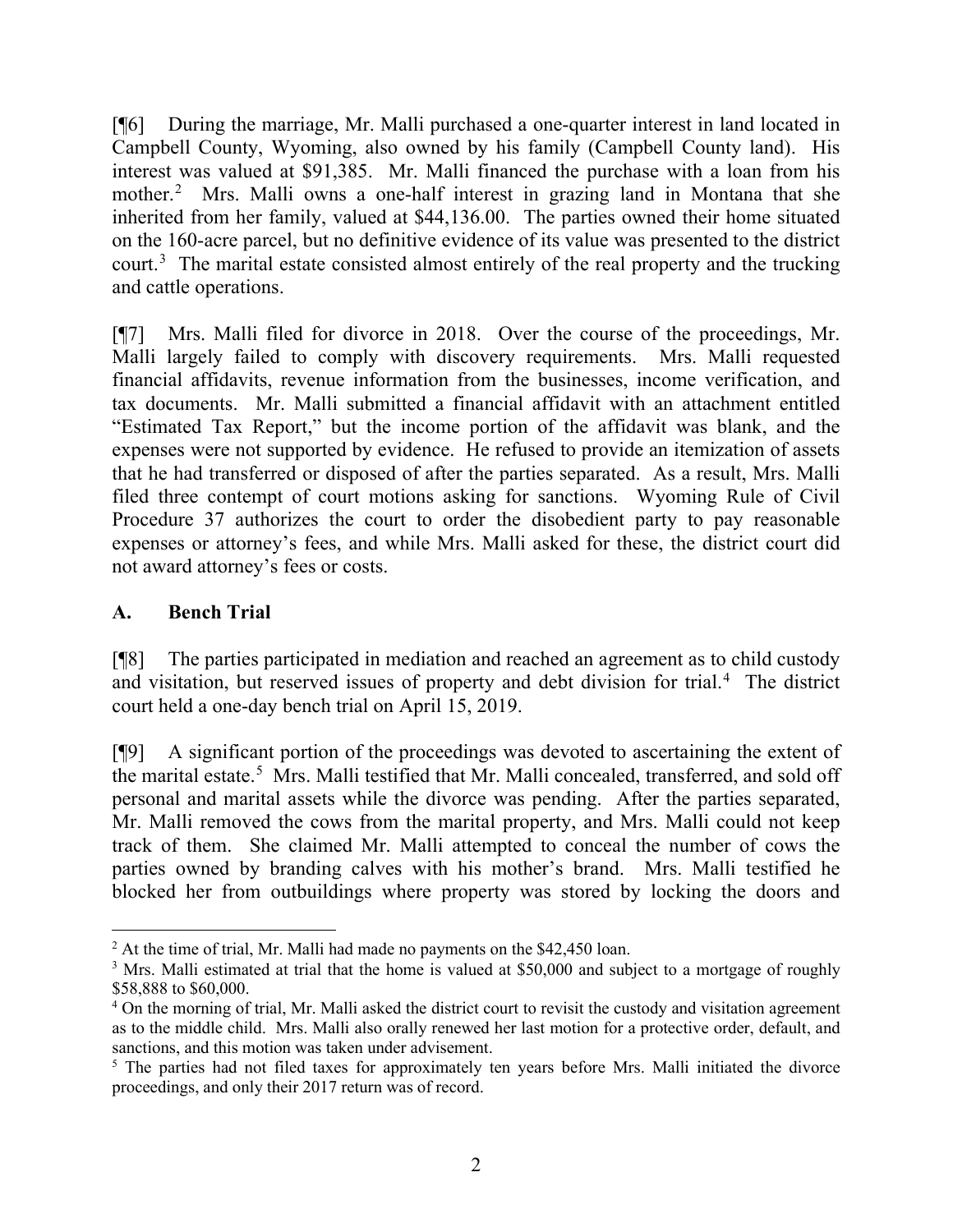parking a vehicle in front of an entrance. She asserted that Mr. Malli prevented her from inventorying the contents of the parties' semi-truck, which led to a physical altercation where Mr. Malli grabbed her by the throat and pushed her. She claimed that Mr. Malli restricted her access to financial records and that he confiscated and possibly burned documents related to the trucking company. She testified that in 2017, Mr. Malli took her name off their shared business and checking accounts.

[¶10] In contrast, Mr. Malli asserted that any assets he transferred were not concealed but sold as part of their oldest son's business selling and trading items online. Mr. Malli testified that it was not unusual for him to brand the cows with other family members' brands. He admitted that he had placed locks on certain outbuildings and blocked one with a vehicle but claimed he did so to prevent Mrs. Malli from removing property stored in those buildings. Mr. Malli agreed that he had prevented Mrs. Malli from inventorying the semi-truck but denied the physical altercation. He provided no explanation for the expenses listed on his affidavit and did not offer any business records into evidence at trial. He stated he did not know the annual revenue of the businesses and had never kept track of those figures.

## **B. Decree of Divorce**

[¶11] The district court entered a Decree of Divorce on May 31, 2019, awarding primary physical custody of two children to Mrs. Malli, primary custody of one child to Mr. Malli, and ordering Mr. Malli to pay child support. At issue here is the district court's division of the marital property and debts.

[¶12] The district court adopted Mrs. Malli's proposed division of personal assets and observed that the Mallis had very few marital assets to divide. It found that because Mr. Malli "has sold, transferred, or hidden assets while this action was pending, and likely throughout the marriage," that "[t]he exact amount of marital property can likely not be determined." The court awarded the 160-acre parcel and home to Mrs. Malli subject to the indebtedness thereon, stating "[w]hile the Court appreciates that the [160-acre parcel] has been in [Mr. Malli's] family for many years, the parties do not have other known assets that could comprise [Mrs. Malli's] equitable share of the marital estate." The court awarded Mr. Malli the parties' business assets, noting "he will be able to continue operating his businesses as he has in the past. [Mrs. Malli] is having to start over, and will have to find a completely new income stream." The court then awarded Mrs. Malli her interest in the Montana land and granted Mr. Malli his interest in the Campbell County land. In a footnote, the district court noted it had considered attorney's fees in its property division.[6](#page-3-0) Regarding division of debt, the court found that it was unclear

<span id="page-3-0"></span><sup>&</sup>lt;sup>6</sup> Footnote 12 of the Decree of Divorce states: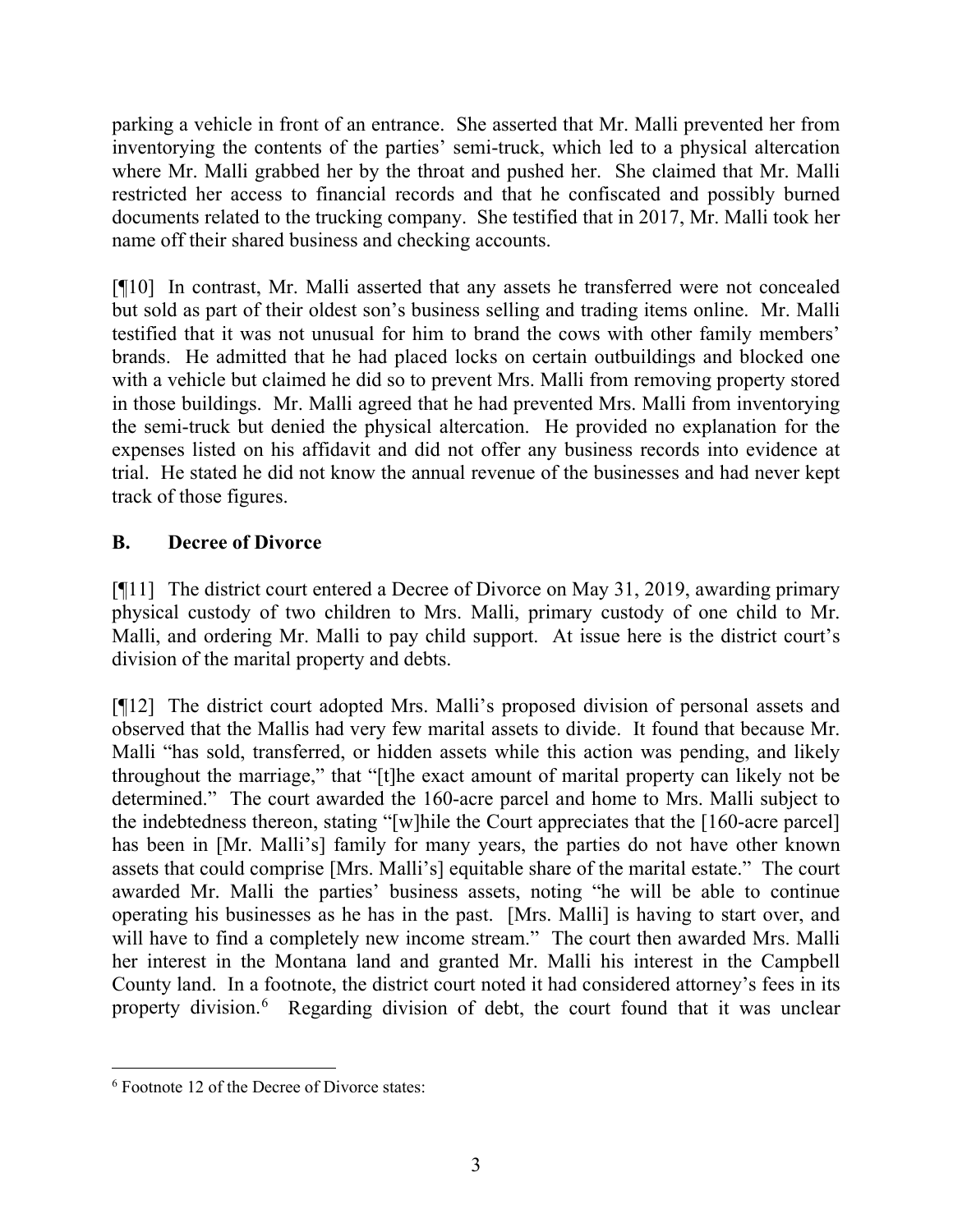whether the parties owed unpaid property taxes on the 160-acre parcel, and in what amount. It concluded "[i]n the event that these debts exist," they "should be assigned to [Mr. Malli]." It assigned all other debts on the home and 160-acre parcel to Mrs. Malli.

[¶13] Mr. Malli timely appealed.

### *STANDARD OF REVIEW*

[¶14] The disposition of marital property is committed to the sound discretion of the district court. "Judicial discretion is a composite of many things, among which are conclusions drawn from objective criteria; it means exercising sound judgment with regard to what is right under the circumstances and without doing so arbitrarily or capriciously." *Kamm v. Kamm*, 2016 WY 8, ¶ 3, 365 P.3d 779, 780–81 (Wyo. 2016) (citations omitted). The focus of our analysis is whether the district court could reasonably conclude as it did. *Porter v. Porter*, 2017 WY 77, ¶ 12, 397 P.3d 196, 198 (Wyo. 2017). In determining this question, "we consider only the evidence in favor of the successful party, ignore the evidence of the unsuccessful party, and grant to the successful party every reasonable inference that can be drawn from the record." *Id.* (citation omitted). We will find an abuse of discretion only when "the property disposition shocks the conscience of this court and appears to be so unfair and inequitable that reasonable people cannot abide it." *Long v. Long*, 2018 WY 26, ¶ 22, 413 P.3d 117, 125 (Wyo. 2018) (citations omitted).

### *DISCUSSION*

### *I. Did the district court abuse its discretion in its property division and assignment of debt?*

### **A. Division of Property**

[¶15] Mr. Malli first argues that the district court abused its discretion when it awarded Mrs. Malli the 160-acre parcel. He contends that because the land was a gift to him from his parents, it should have been awarded to him.

The Court notes that [Mr. Malli] repeatedly failed to comply with the Court's discovery orders, and an award of attorney's fees is usually appropriate for such violations. However, in this case the Court doubts that [Mr. Malli] would actually pay the attorney's fees, and such an award would only lead to further litigation. The Court took this into consideration when making its decision on property division, and it awarded [Mrs. Malli] enough assets that she should be able to pay her own attorney's fees.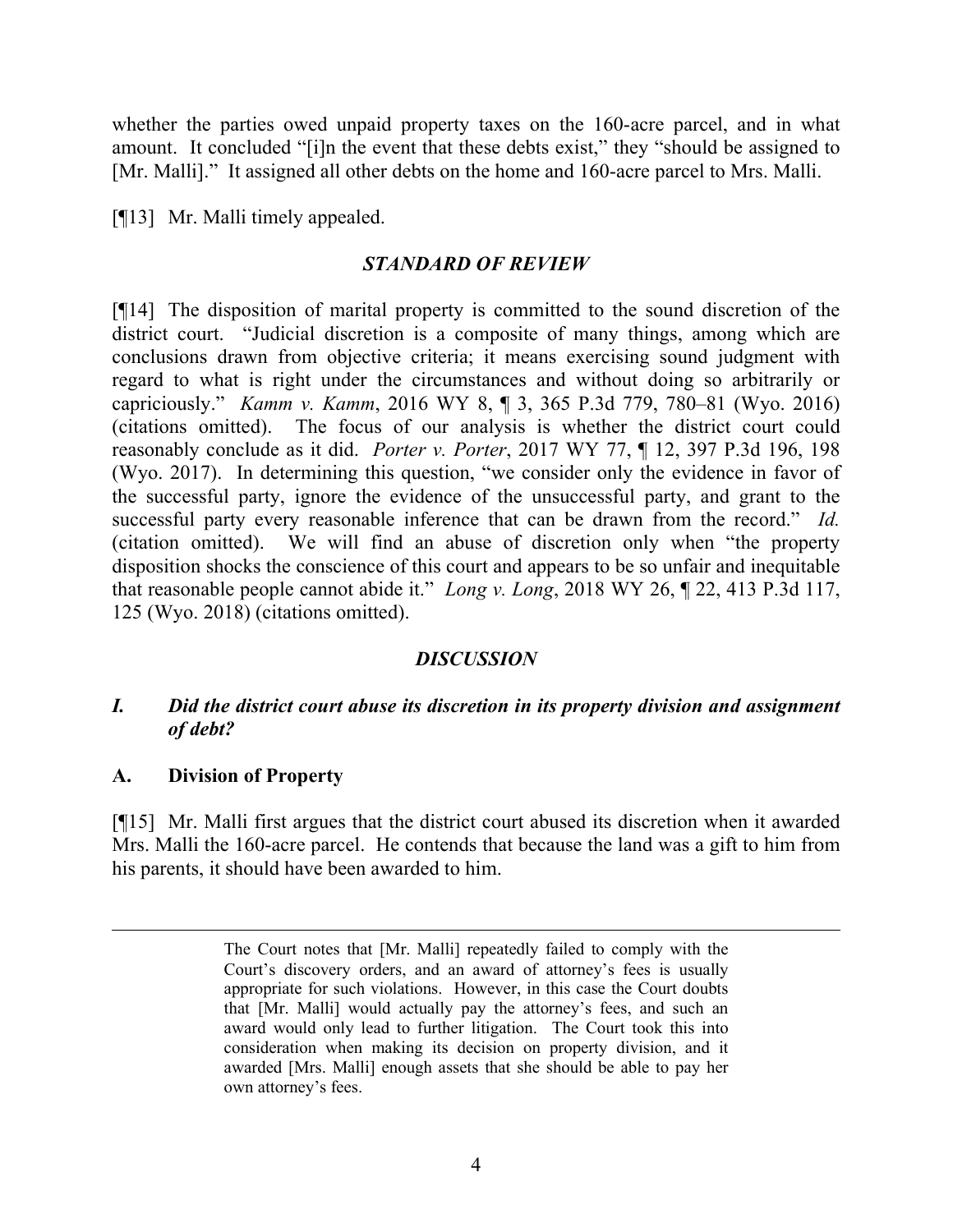[¶16] The trial court is vested with considerable discretion to fashion a property distribution "appropriate to the peculiar circumstances of the case," given that it is in a better position than the appellate court to judge the respective merits and needs of the parties. *McMurry v. McMurry*, 2010 WY 163, ¶¶ 8–9, 245 P.3d 316, 319–20 (Wyo. 2010) (citation omitted). Wyoming Statute § 20-2-114 governs the distribution of property upon divorce. It directs that:

> the court shall make such disposition of the property of the parties as appears just and equitable, having regard for the respective merits of the parties and the condition in which they will be left by the divorce, the party through whom the property was acquired and the burdens imposed upon the property for the benefit of either party and children.

Wyo. Stat. Ann. § 20-2-114(a) (LexisNexis 2019). There are no specific guidelines as to the weight the district court must afford the statutory considerations when making a property division. *Wallop v. Wallop*, 2004 WY 46, ¶ 26, 88 P.3d 1022, 1030 (Wyo. 2004); *Paul v. Paul*, 616 P.2d 707, 712 (Wyo. 1980) ("There are 'no hard and fast rules' governing property divisions." (internal quotation omitted)). The statute does not require an equal division of property, and we have said "a just and equitable division is as likely as not to be unequal." *McMurry*, ¶ 8, 245 P.3d at 319 (citing *Warren v. Warren*, 361 P.2d 525, 526 (Wyo. 1961)).

[¶17] Here, the district court considered each guideline in Wyo. Stat. Ann. § 20-2-114. *See Johnson v. Johnson*, 2020 WY 18, ¶ 23–24, 458 P.3d 27, 36 (Wyo. 2020). First, the district court looked to the "merits of the parties" and considered "each party's role in, and contributions to, the marriage and the property," focusing on the parties' joint efforts toward the trucking and ranching businesses and Mrs. Malli's role as primary caregiver for the children. *Id.* ¶ 23, 458 P.3d at 36 (citation omitted). It also weighed "the condition in which [the parties] will be left by the divorce"—the second factor. Wyo. Stat. Ann. § 20-2-114(a). It noted that Mr. Malli received most of the business assets, and "he will be able to continue operating his businesses as he has in the past." In contrast, the court found Mrs. Malli would have to find "a completely new income stream" given her inconsistent employment history outside the family businesses and her role as a stay-at-home mother. Mr. Malli primarily takes issue with the district court's treatment of the third factor, which requires the court to "hav[e] regard for . . . the party through whom the property was acquired." Wyo. Stat. Ann. § 20-2-114(a).

[¶18] The district court considered the source of the 160-acre parcel, acknowledged that Mr. Malli had received it from his parents, and that it had been in his family for generations. It noted the parties did not have assets other than the 160-acre parcel "that could comprise [Mrs. Malli's] equitable share of the marital estate." Mr. Malli correctly argues that "property, which was inherited by or given to that party, can properly be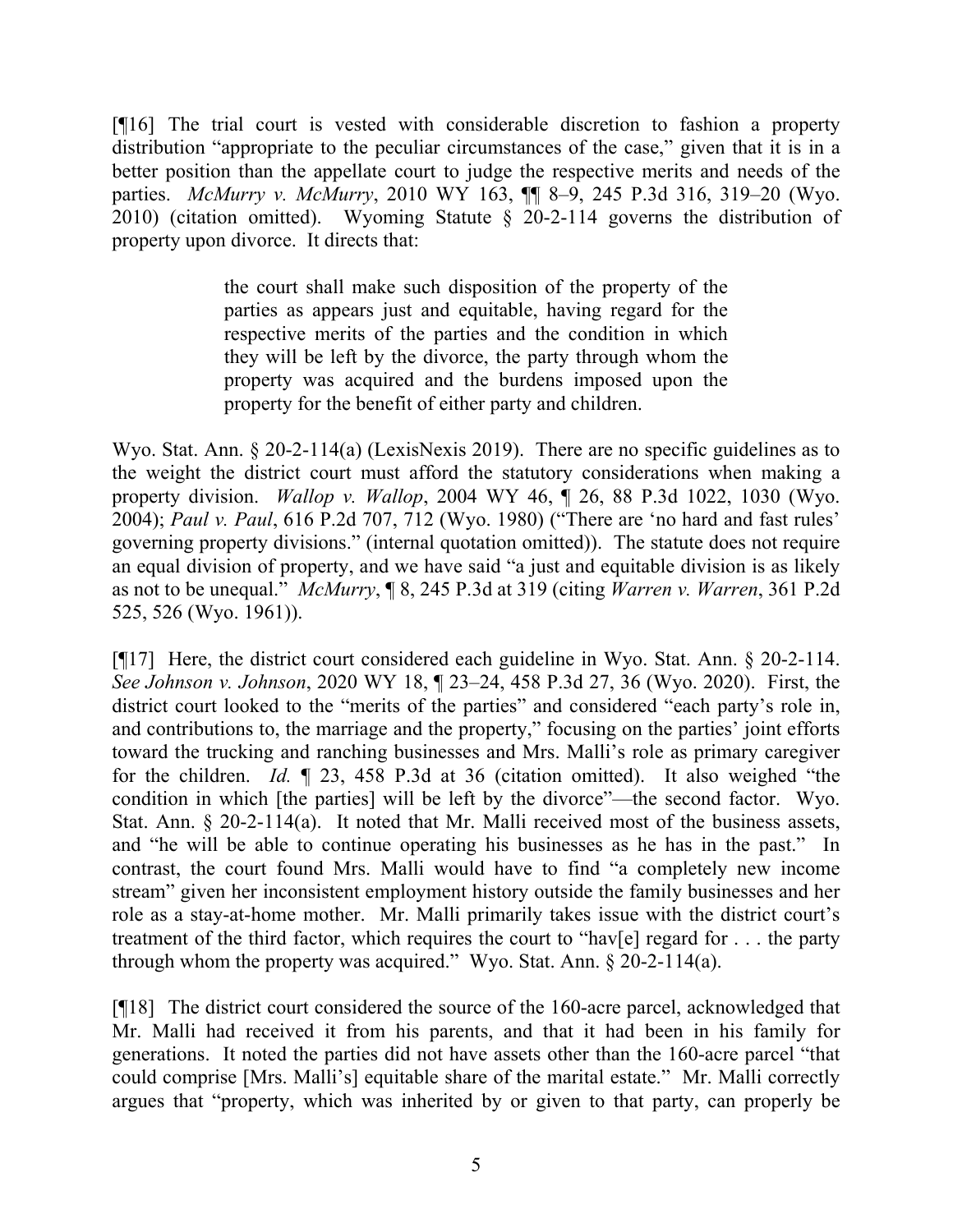awarded to the party by whom it was inherited or given." *Wallop*, ¶ 15, 88 P.3d at 1028 (citations omitted). What he fails to recognize is that the source of the property is not dispositive. Property can be awarded to one party even when the other spouse acquired it by gift or inheritance during the marriage. *See, e.g.*, *Zaloudek v. Zaloudek*, 2009 WY 140, ¶ 16, 220 P.3d 498, 502 (Wyo. 2009); *Humphrey v. Humphrey*, 2007 WY 72, ¶¶ 13, 15, 157 P.3d 451, 454–55 (Wyo. 2007); *Stoker v. Stoker*, 2005 WY 39, ¶ 28, 109 P.3d 59, 67 (Wyo. 2005); *McCulloh v. Drake*, 2001 WY 56, ¶ 15, 24 P.3d 1162, 1168 (Wyo. 2001). In considering the disposition of a gift or inheritance in the division of property, we have said:

> [a] reading of the statute indicates that the party through whom the property was acquired is *one* of the multiple factors the trial court considers in determining the appropriate division of property. In *McCulloh*, we made it clear that property inherited by one party *can* be awarded to the party by whom it was inherited or given. *McCulloh*, at ¶ 15. But we did not hold that property inherited by one spouse must always be awarded to the spouse that received it. . . . We have never established bright line rules for the disposition of a gift or inheritance . . . . Instead, we review whether the trial court considered the appropriate factors in making the disposition. The particular circumstances of the case dictate the property distribution.

*Breitenstine v. Breitenstine*, 2003 WY 16, ¶ 9, 62 P.3d 587, 590–91 (Wyo. 2003) (some citations omitted).

[¶19] The district court awarded property in a division it considered to be fair and equitable after applying the factors set forth in Wyo. Stat. Ann. § 20-2-114. The district court did not abuse its discretion.

### **B. Assignment of Debt**

[¶20] We turn next to Mr. Malli's argument that the district court erred in its allocation of debt. He contends that the district court contradicted itself when it awarded Mrs. Malli the 160-acre parcel and home "subject to the indebtedness thereon" and then assigned any unpaid property tax on the parcel to Mr. Malli.

[¶21] The district court can award assets and assign debt to either party as part of its equitable division of the marital estate. *Dane v. Dane*, 2016 WY 38, ¶ 31, 368 P.3d 914, 920 (Wyo. 2016); Wyo. Stat. Ann. § 20-2-114. "In fact, a trial court is obliged to take all marital property into account when deciding how to allocate marital property," including the parties' debts. *Hoffman v. Hoffman*, 2004 WY 68, ¶ 12, 91 P.3d 922, 925–26 (Wyo.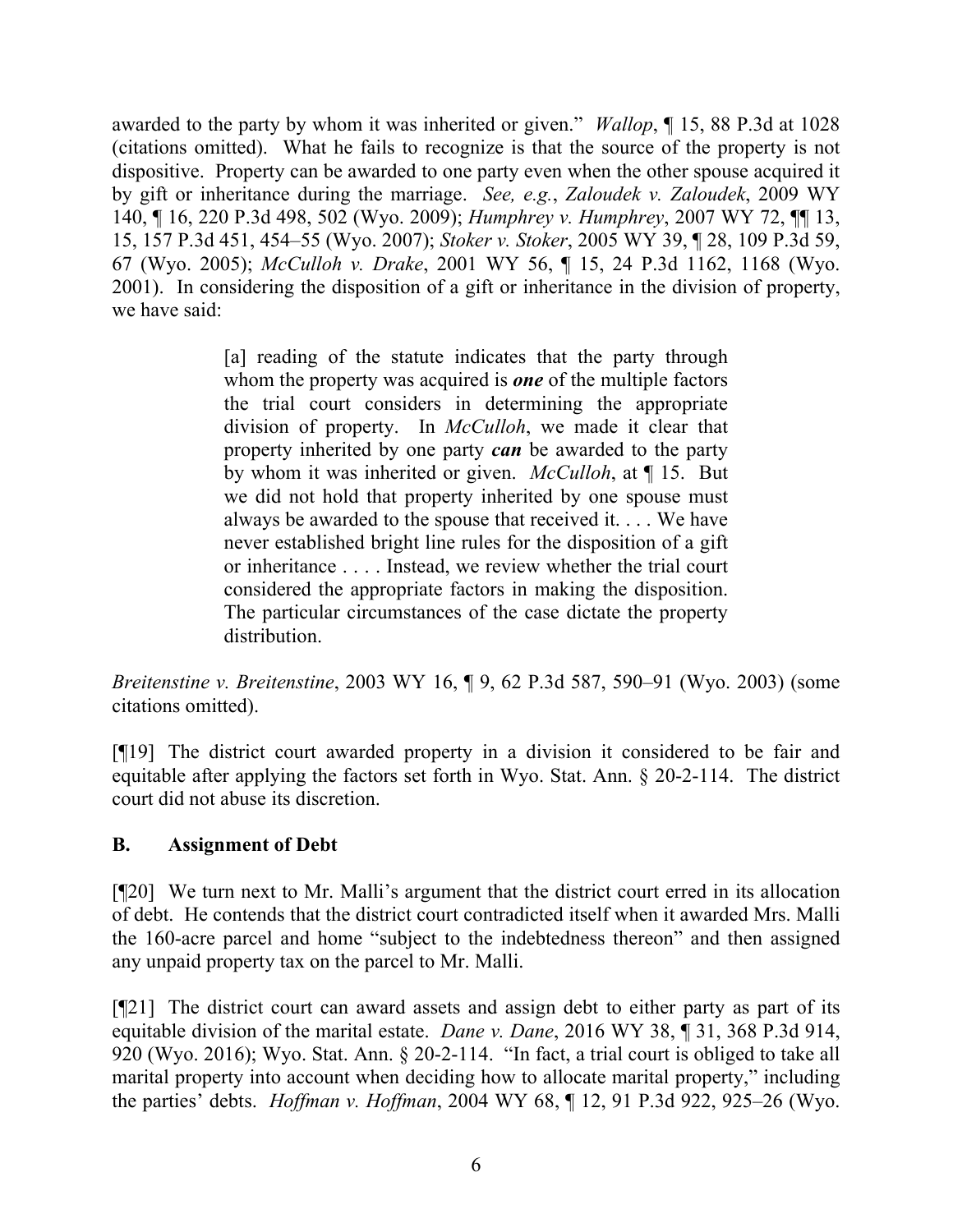2004). A property division necessarily includes disposition of both "marital assets and liabilities," and the trial court has broad discretion to consider the debts of the parties in fashioning an equitable award of property. *Id.*

[¶22] The court heard testimony on two potential liabilities associated with the house and 160-acre parcel. The evidence as to amount due on the home was vague, and evidence as to any unpaid property taxes on the parcel was equally unclear. The district court awarded Mrs. Malli the parcel and marital home "subject to the indebtedness thereon." The district court's use of the phrase "the indebtedness" indicates that it considered all debt, including the possibility of debt not known to the court. Then, the court made an exception to the broad assignment when it ordered that "[Mr. Malli] shall be individually liable for any unpaid property taxes relating to the [160-acre parcel] through June 1, 2019." In plain terms, the district court required Mrs. Malli to be responsible for all debt except any unpaid property taxes, which Mr. Malli was ordered to pay. There is no contradiction in ordering one party to be responsible for all indebtedness except the property taxes. *See Hoffman*,  $\P\P$  14–16, 91 P.3d at 926. The district court did not abuse its discretion.

### *II. Did the district court abuse its discretion in considering attorney's fees as a factor in its property division?*

[¶23] Mr. Malli claims that the district court improperly considered attorney's fees in making its property division. In a footnote, the district court noted that Mr. Malli repeatedly failed to comply with discovery orders and that, normally, sanctions would be appropriate. The court noted its concern that Mr. Malli would not pay an award of attorney's fees and such an award would lead to future litigation. It "took this into consideration when making its decision on property division, and it awarded [Mrs. Malli] enough assets that she should be able to pay her own attorney's fees." Mr. Malli contends the footnote indicates that the property division was punitive, and that Mrs. Malli, who was represented by a pro bono attorney, had "no attorney's fees to pay."<sup>[7](#page-7-0)</sup>

[¶24] In considering attorney's fees in conjunction with other factors, the district court was "balanc[ing] the equities of the whole property division between the parties." *Ebeling v. Ebeling*, 782 P.2d 584, 585 (Wyo. 1989). "Whether the district court's property division is just and equitable is evaluated from the perspective of the overall distribution of marital assets and liabilities rather than the effects of any particular disposition." *Moss v. Moss*, 2007 WY 67, ¶ 4, 156 P.3d 316, 317–18 (Wyo. 2007). The district court did not abuse its discretion.

<span id="page-7-0"></span><sup>&</sup>lt;sup>7</sup> Mrs. Malli was represented by an attorney from the Wyoming Coalition Against Domestic Violence and Sexual Assault.